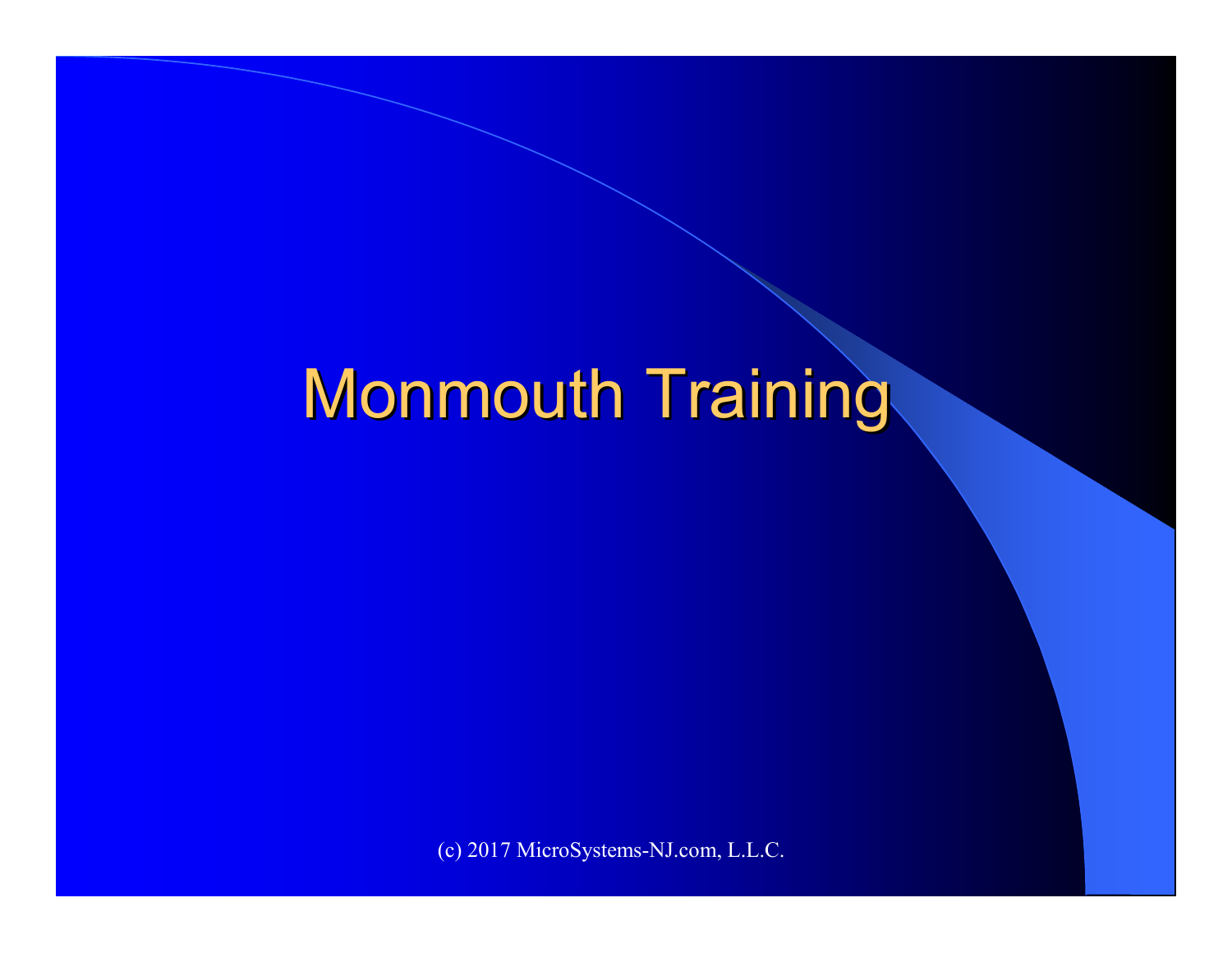# Introduction

- Bill Raska
- Presentation as PDF
- www.msnj.us
- What's New
- www.msnj.us/monmouth
- Web System Help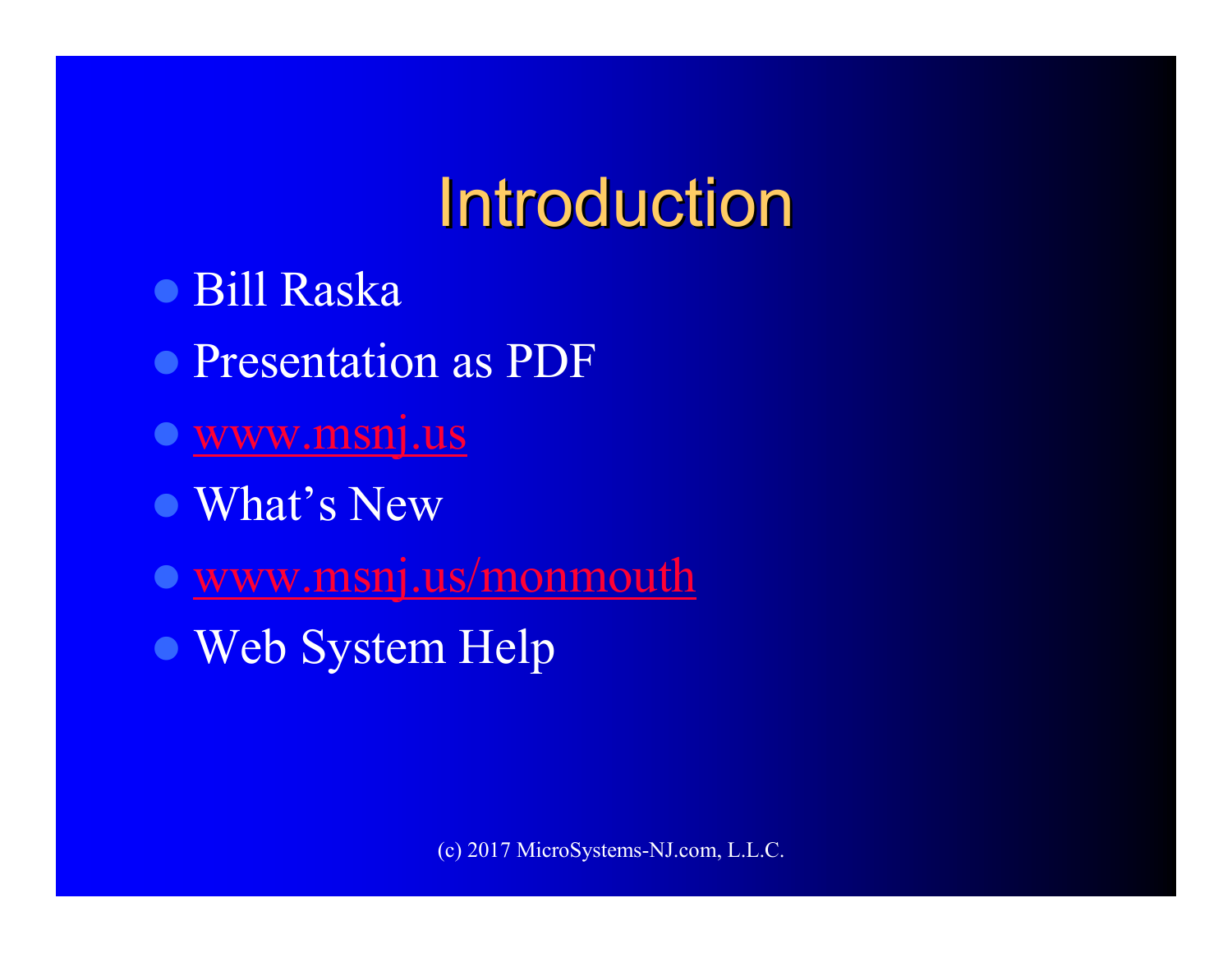## www.msnj.us

| $\Theta$<br>MicroSystems-NJ.co x                      |                                      |   | $\times$ |
|-------------------------------------------------------|--------------------------------------|---|----------|
| $\rightarrow$<br>10 www.msnj.us<br>C                  |                                      | ☆ |          |
| MicroSystems-NJ.com<br><b>Tax Assessment Software</b> |                                      |   |          |
| <b>Remote Support</b>                                 |                                      |   |          |
| <b>Tax Records Search</b>                             | <b>Monmouth Training 2017</b>        |   |          |
| What's New                                            |                                      |   |          |
| <b>Software Modules</b>                               | <b>Union Cty Presentation</b>        |   |          |
| Facts & Figures                                       |                                      |   |          |
| Customization                                         | <b>Monmouth Pilot Presentation</b>   |   |          |
| Mod4 Center<br>Support                                | <b>Comparable Sales Presentation</b> |   |          |
| Srla & Tax Appeal                                     |                                      |   |          |
|                                                       |                                      |   |          |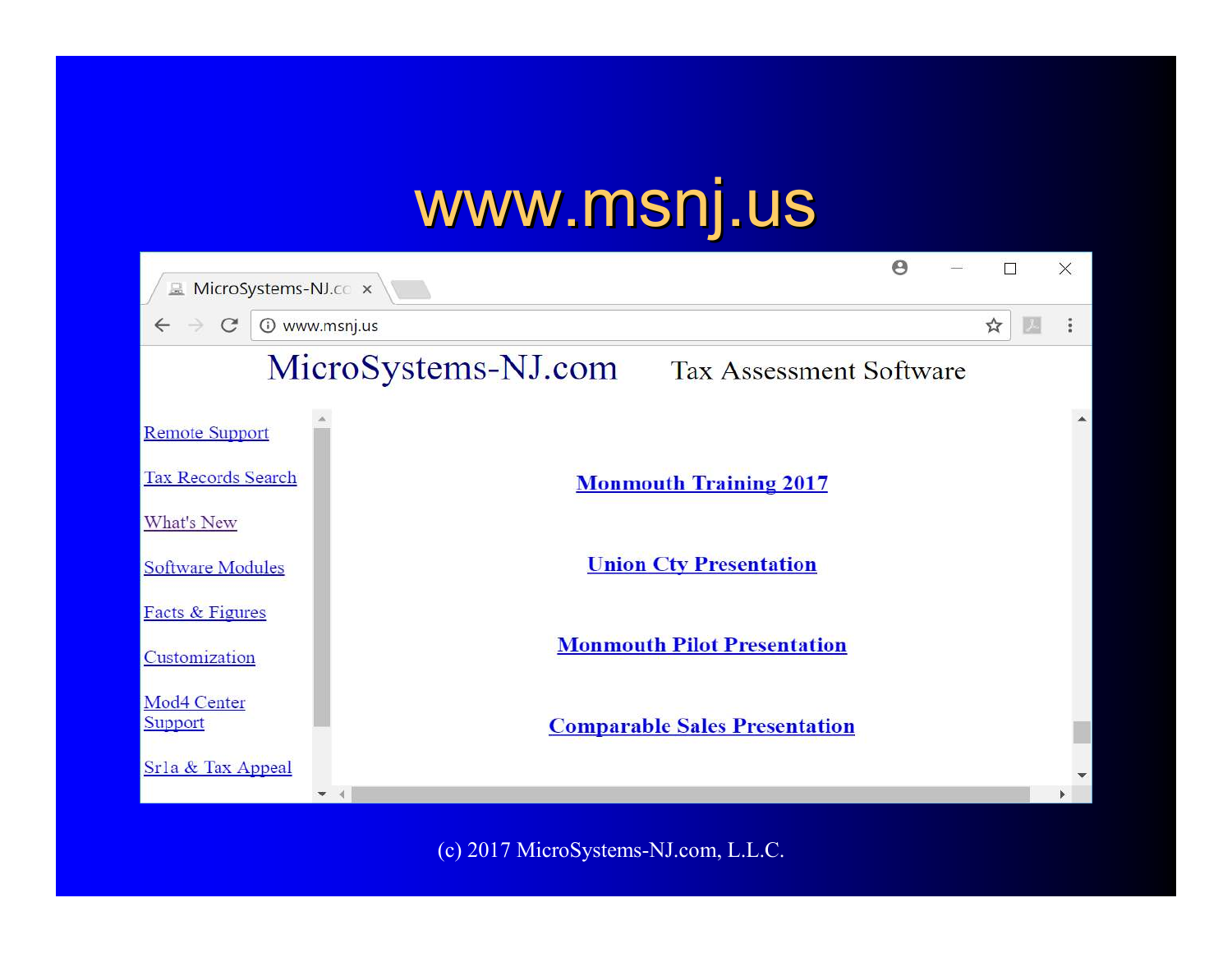#### www.msnj.us/monmouth

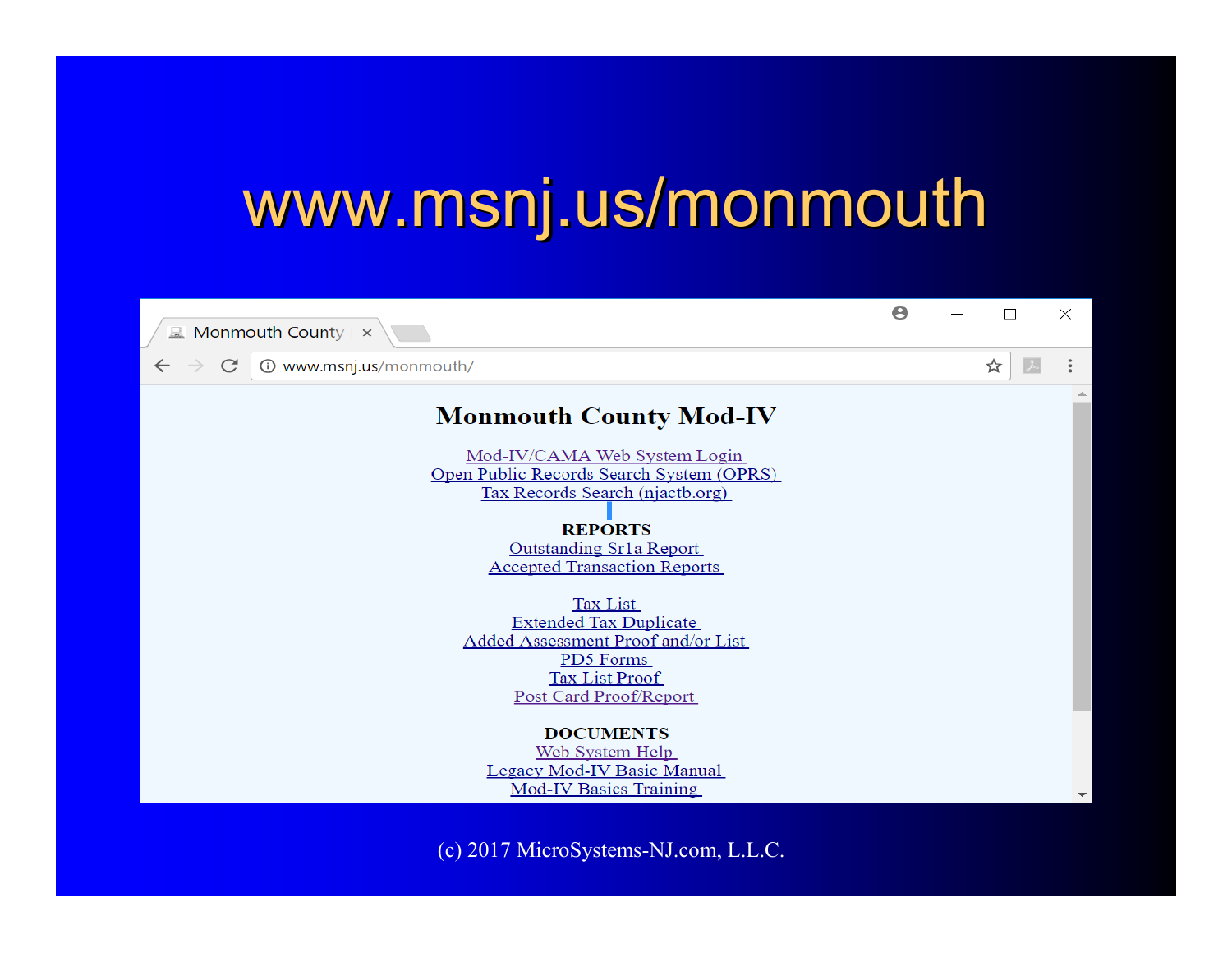# Web System Help

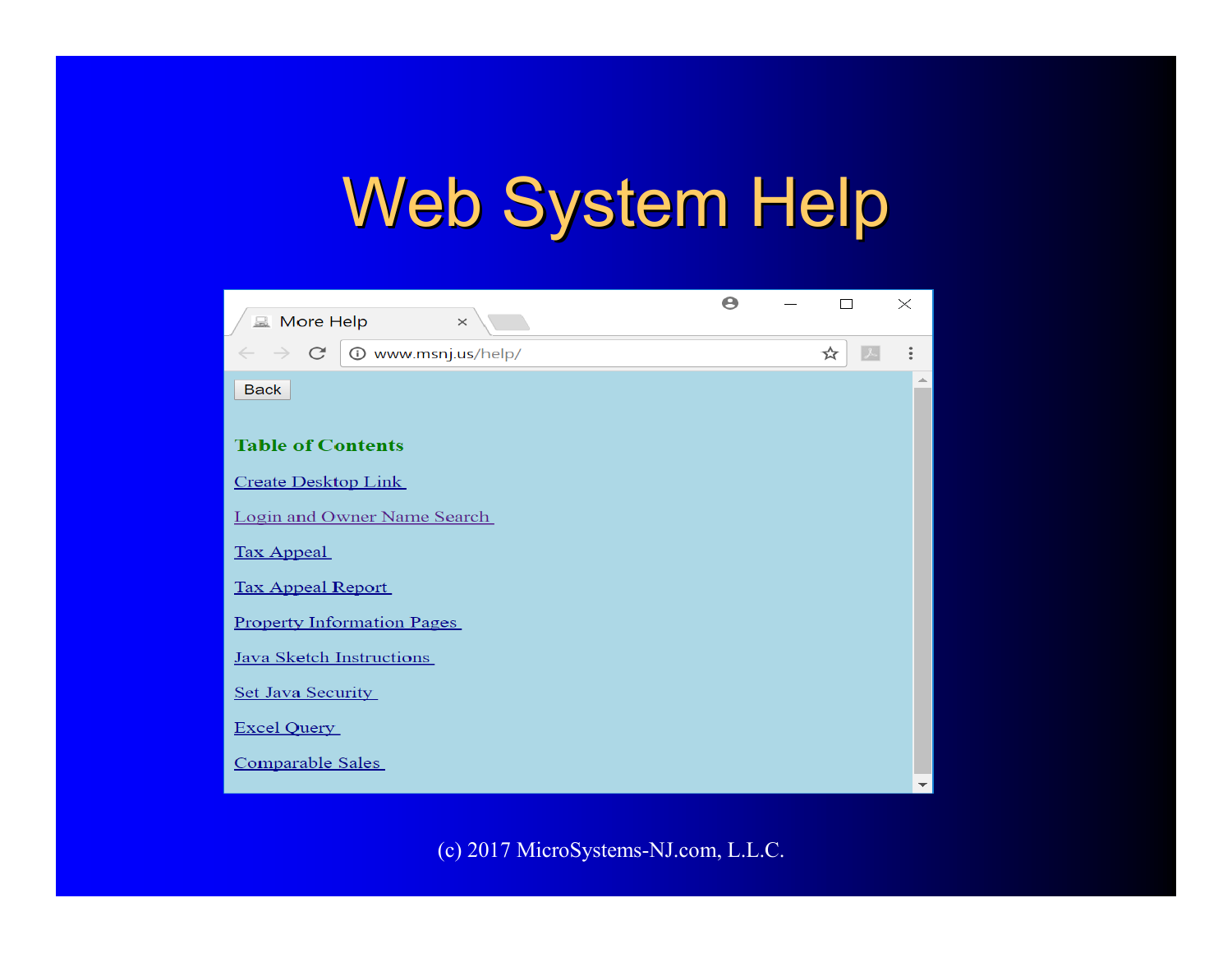#### www.msnj.us/monmouth

 Icons to Have on Desktop "Micro Systems Monmouth"  $\bullet$  "Micro Systems Web Login" • CRT Town Icons We Can Add Links to "Micro Systems Monmouth" Web Page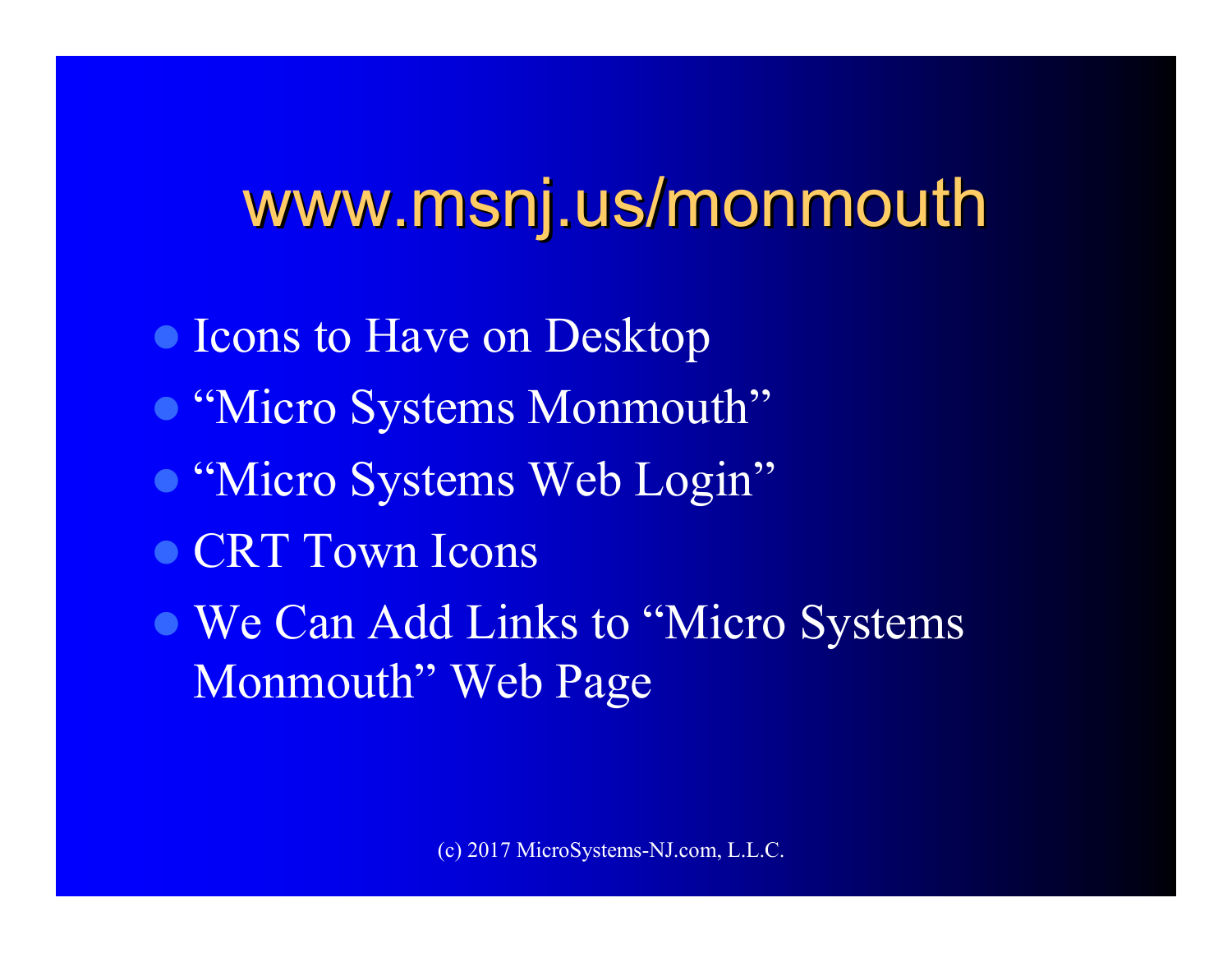#### www.msnj.us/monmouth

- Try www.msnj.us/monmouth on your Phone
- Email it to Yourself
- Share it with Tax Collector
- See Today's Presentation
- Go to Micro Systems Help Page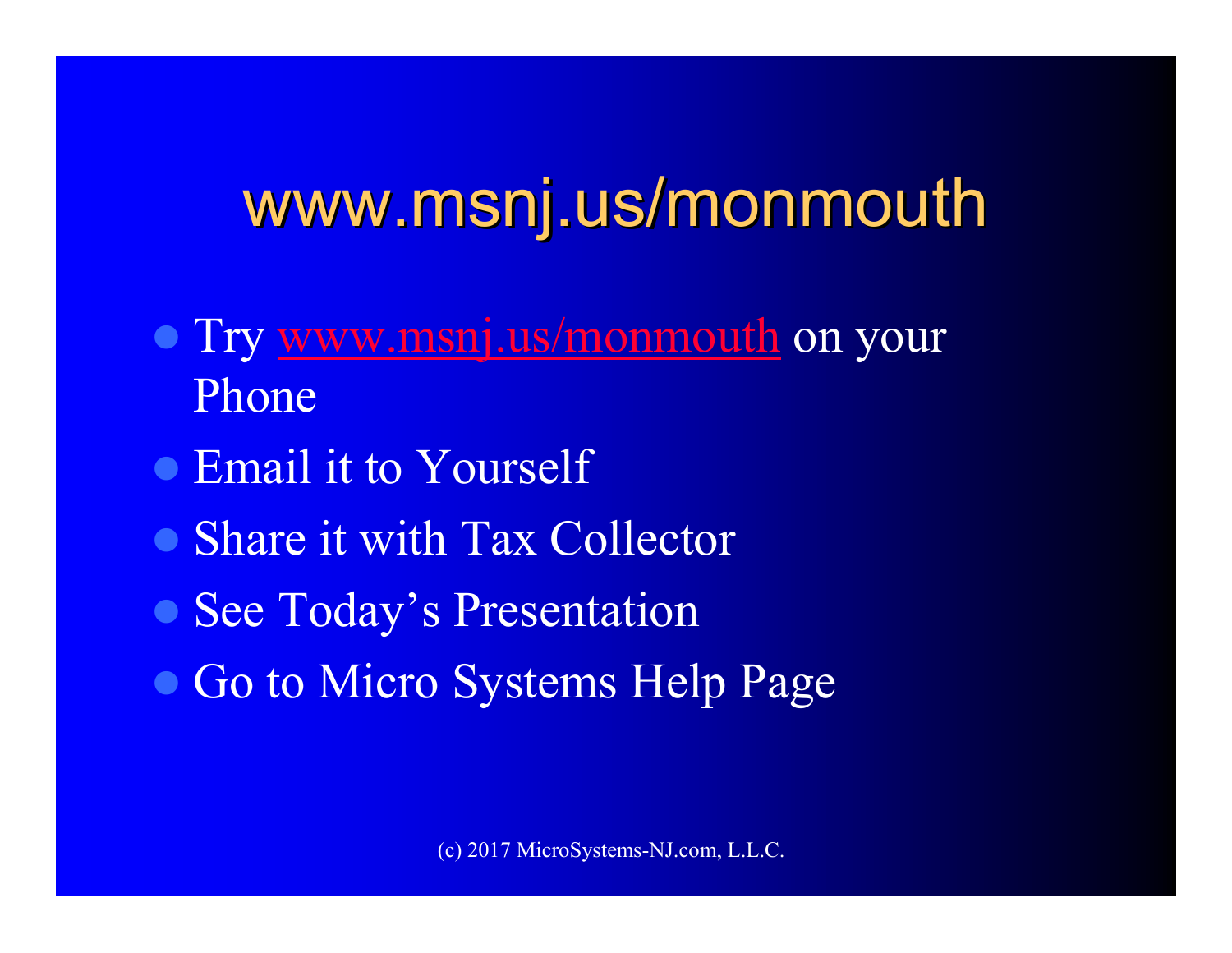## Windows Desktop

 www.msnj.us/help Desktop Zoom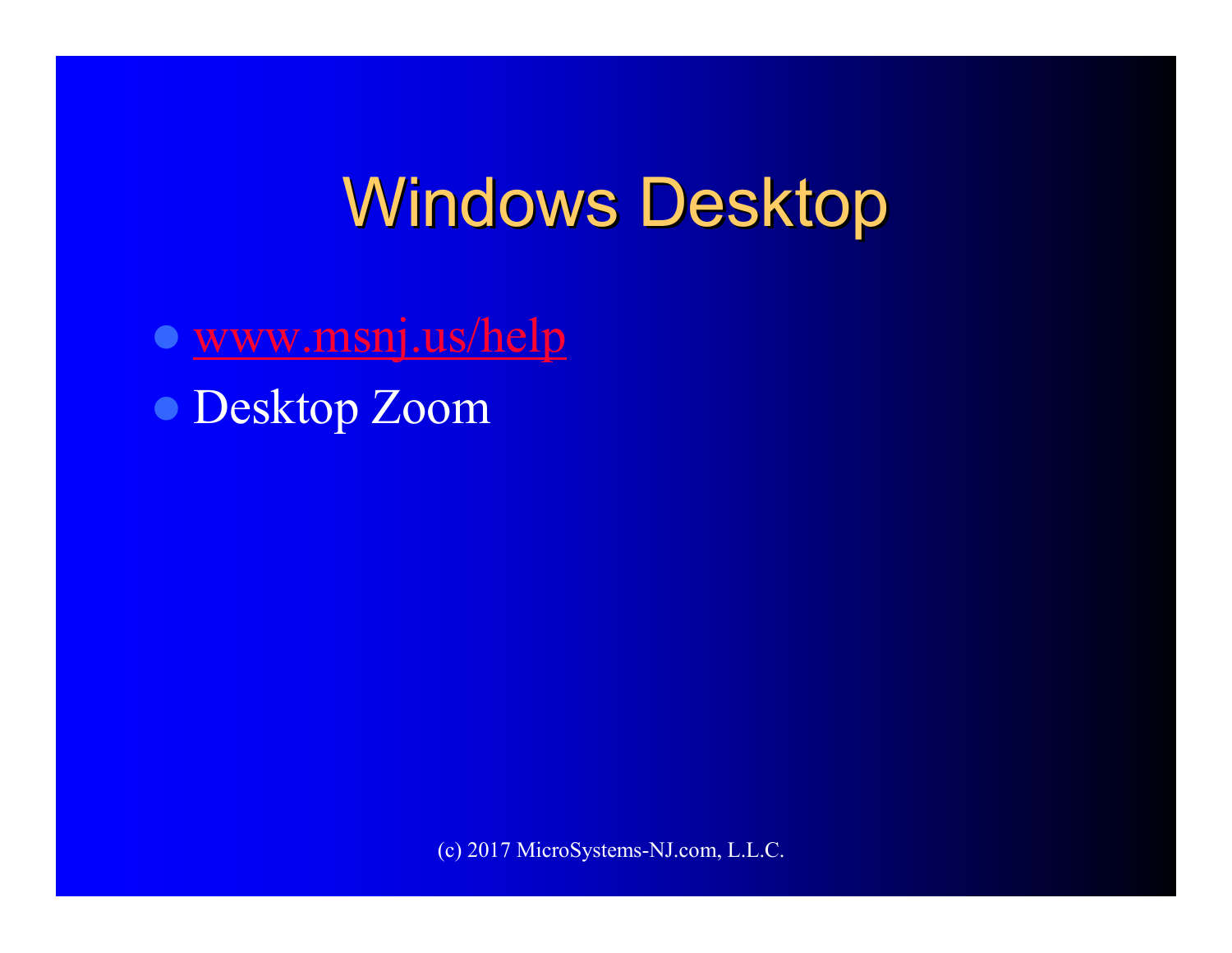## Add Icon to Desktop

 www.msnj.us/help Desktop Links Folder Names  $\mathcal{L}_{\mathcal{A}}$ – "Rarely Used"  $\mathcal{L}_{\mathcal{A}}$ – "Personal"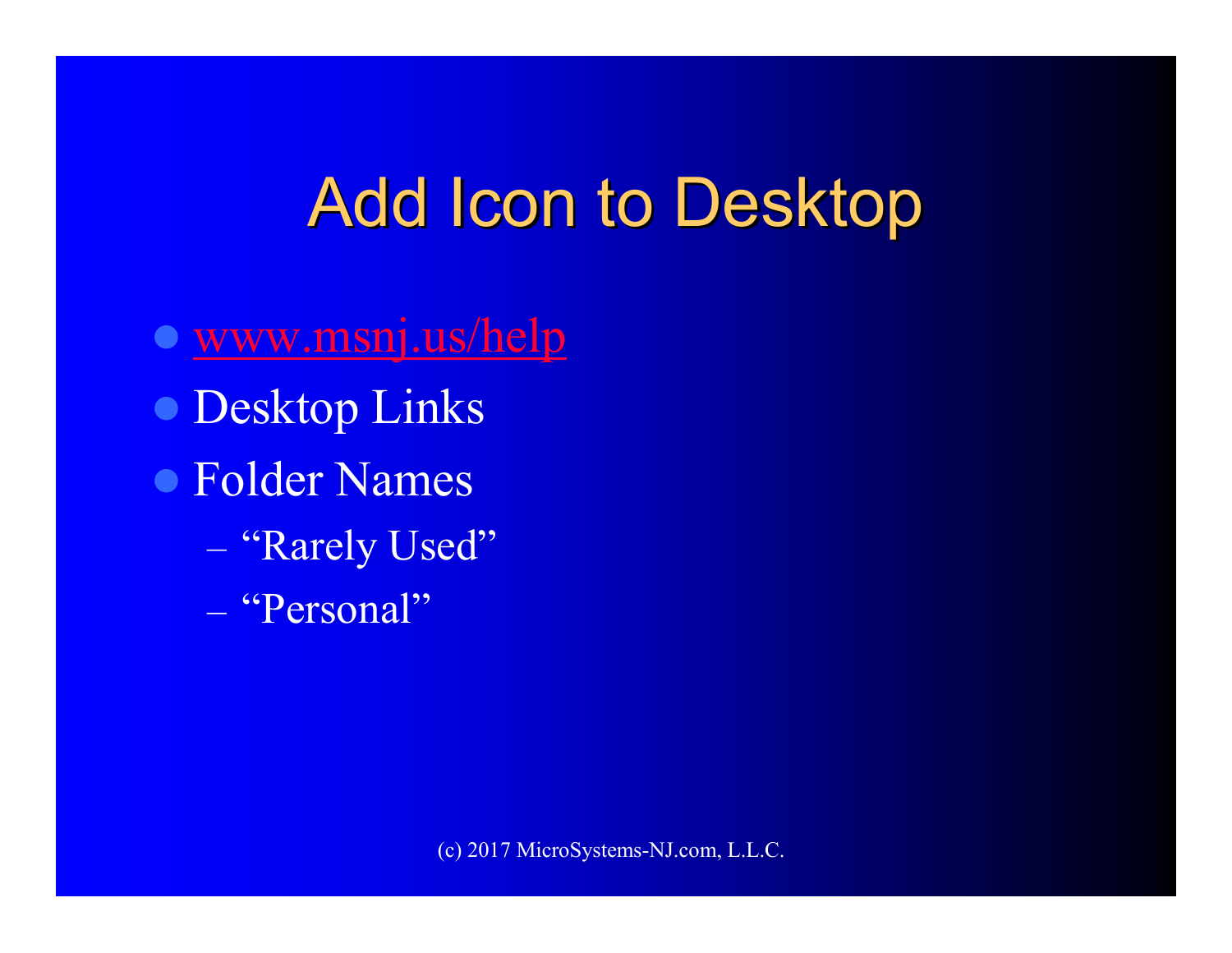## **Inspection Data**

 RDS (RDS File) ASI (Reval File) PPA (Current File) Update into Current or Separate File ? Pull List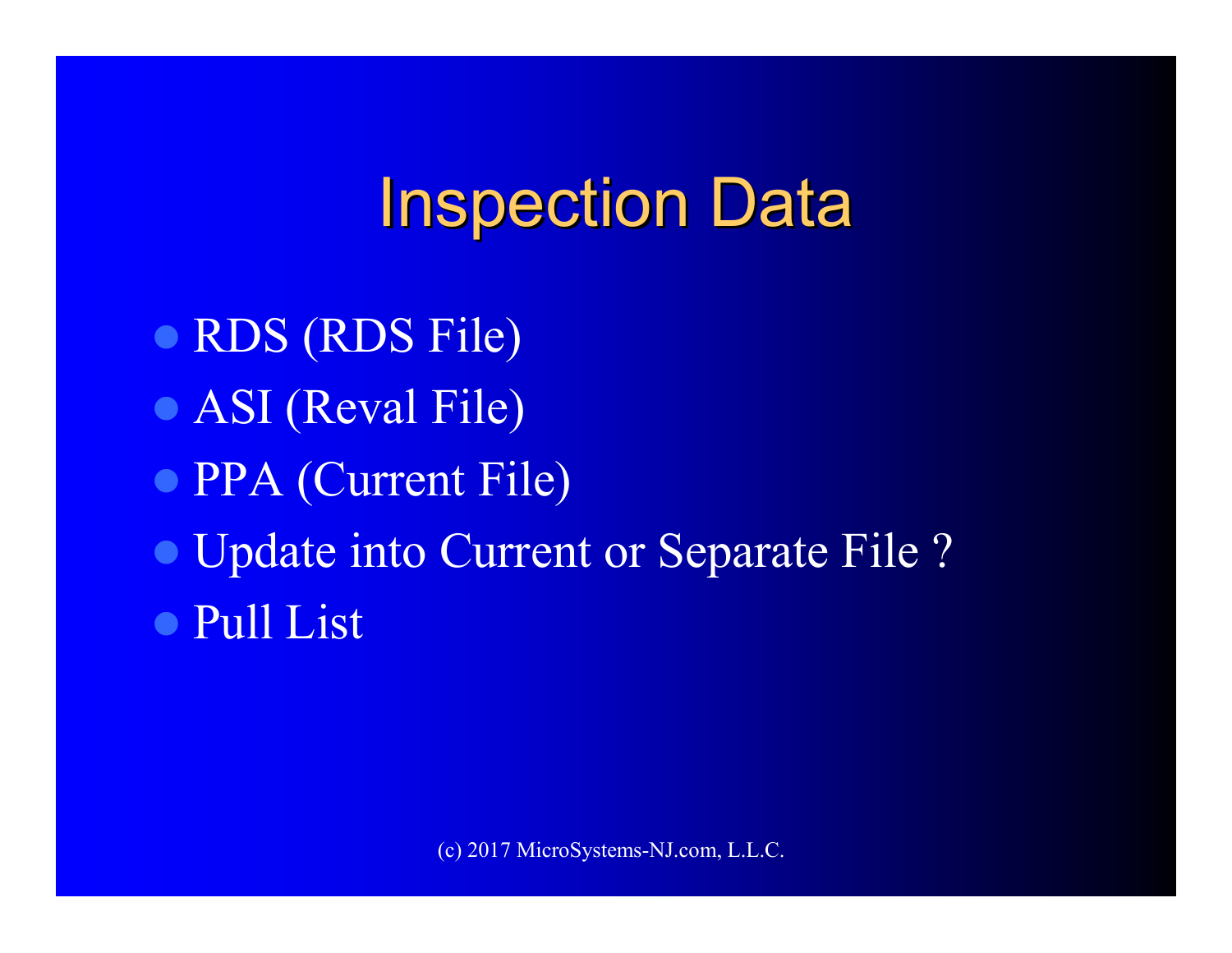# RDS Menu (24, 20, 7)

- 01 Get AA Records
- 2 Get Inspection (aka Reval) Records
- 3 Compare
- 4 Update
- 5 Print List of Updated/Protected Fields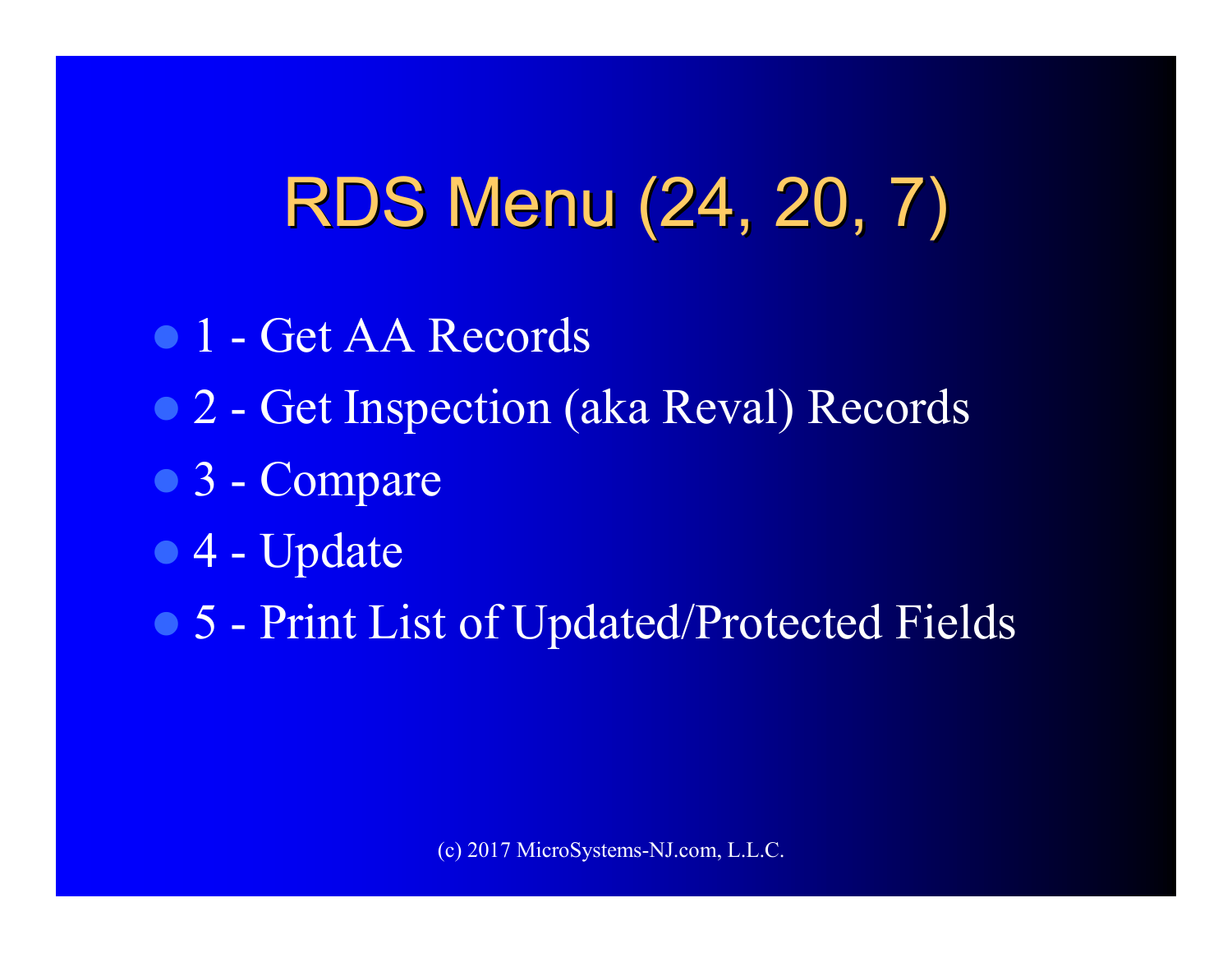#### After "Get Records"

• Compare with Excel Side-by-Side Compare Update (See Protected Fields List) AA or Regular Change After Update Compare with 2017 File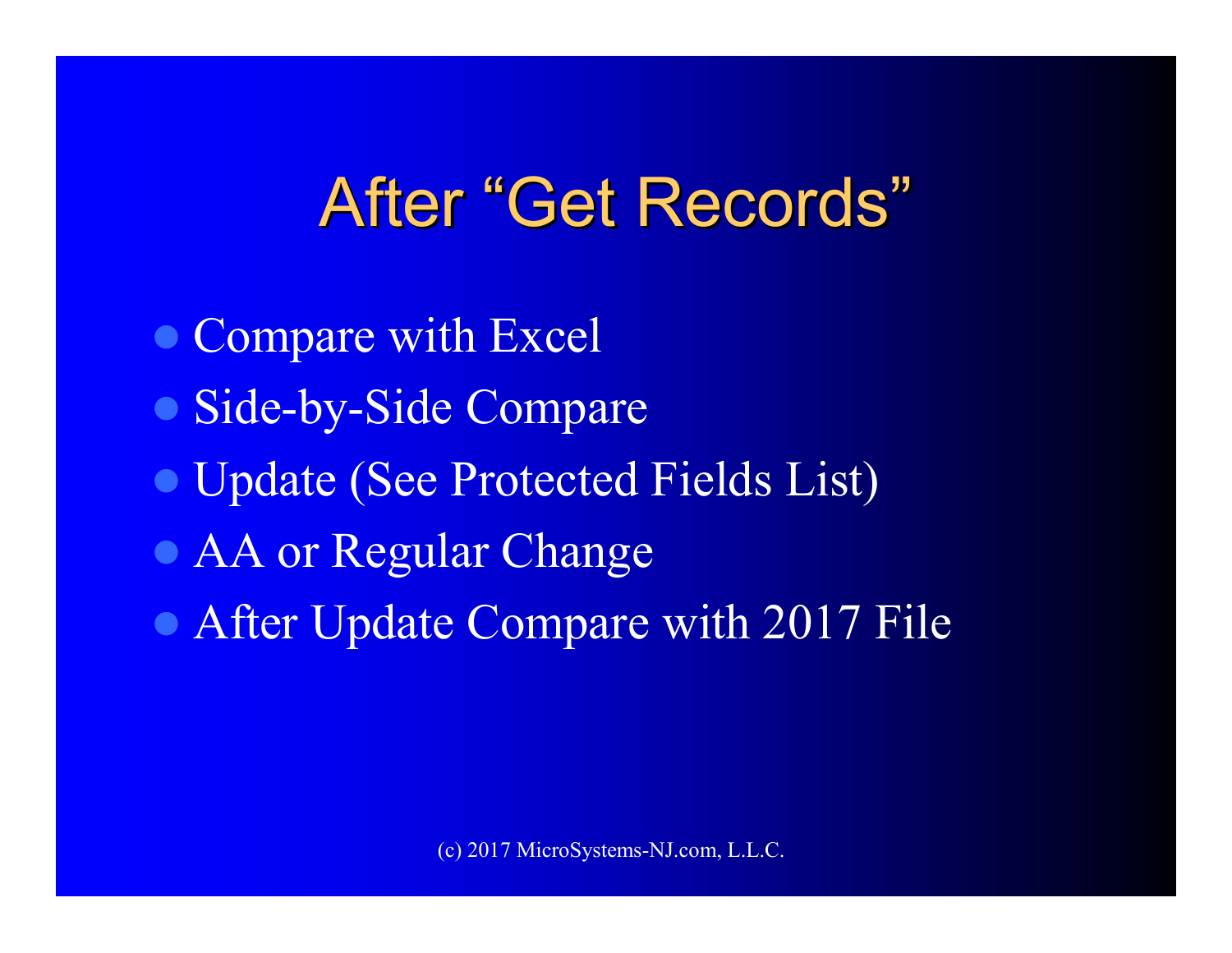# Excel Compare

- Compare (24, 20, 7, 3)
- www.msnj.us/help
- "Excel Compare Residential"
- Alt + Tab
- Delete Everything in C:\Tmp
- Except Crt.Tmp
- Use Cut/Paste to Move Files to a Better Place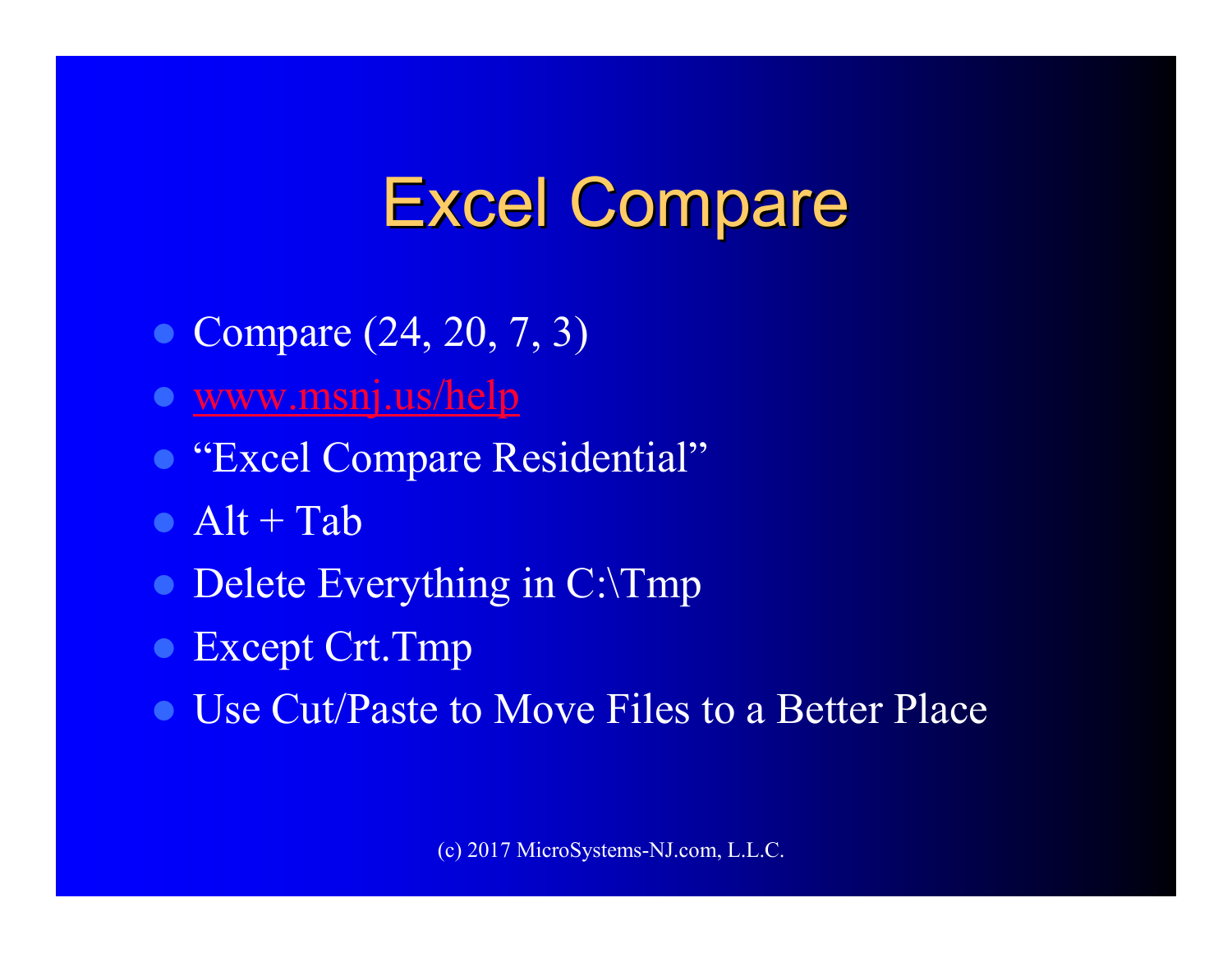## Side-by-Side Compare

 www.msnj.us/help Calculation Compare • 14 Pages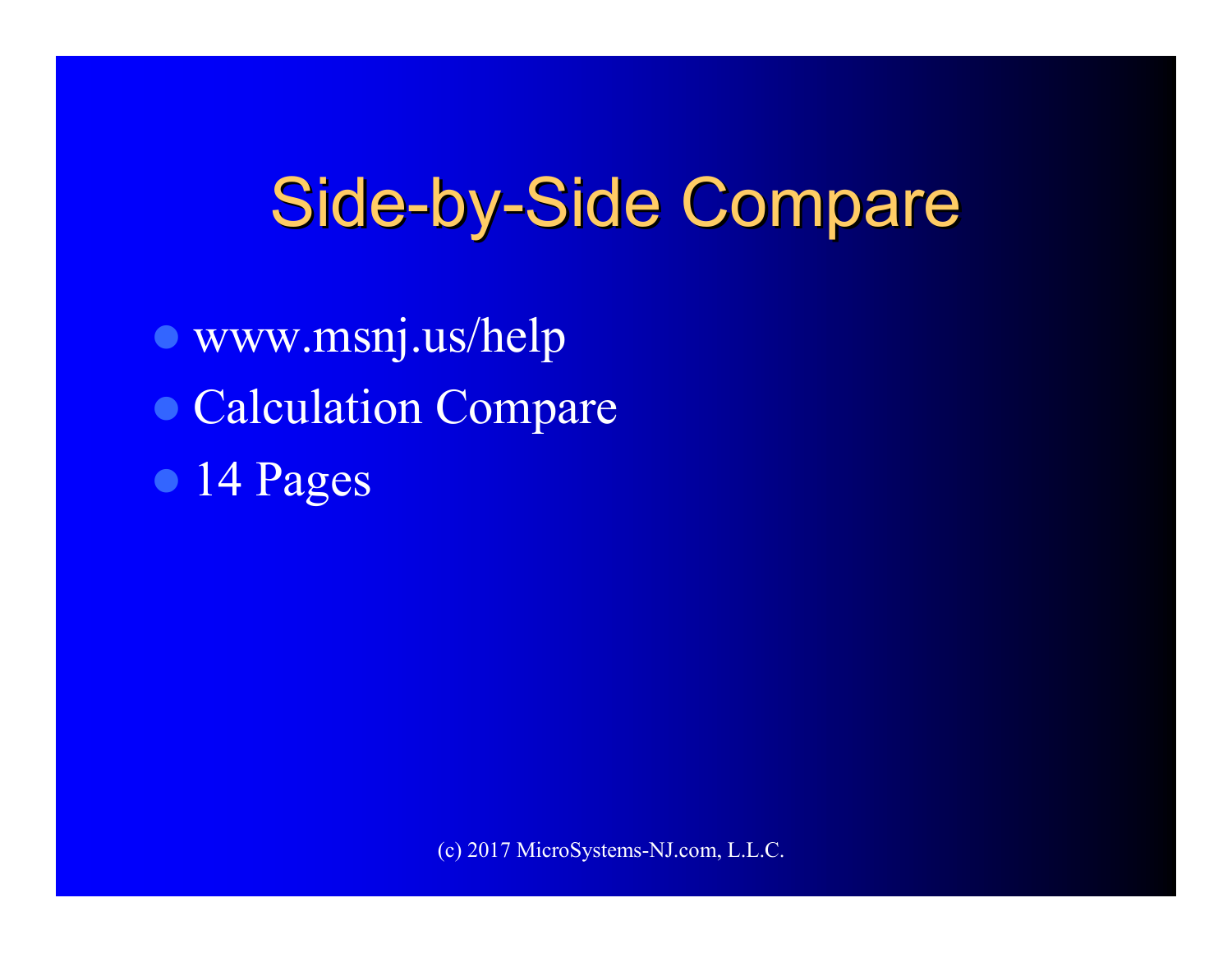#### After "Update Records"

 Date Updated is Changed • Recalculate (24, 20, 9) Review Error Report Assessment Ratio CSV (24, 20, 10)  $\mathcal{L}_{\mathcal{A}}$ – Sort by Column M – Improvement • Audit CSV (32, 7, 5)  $\mathcal{L}_{\mathcal{A}}$ – Sort by Column U - Diff-Impr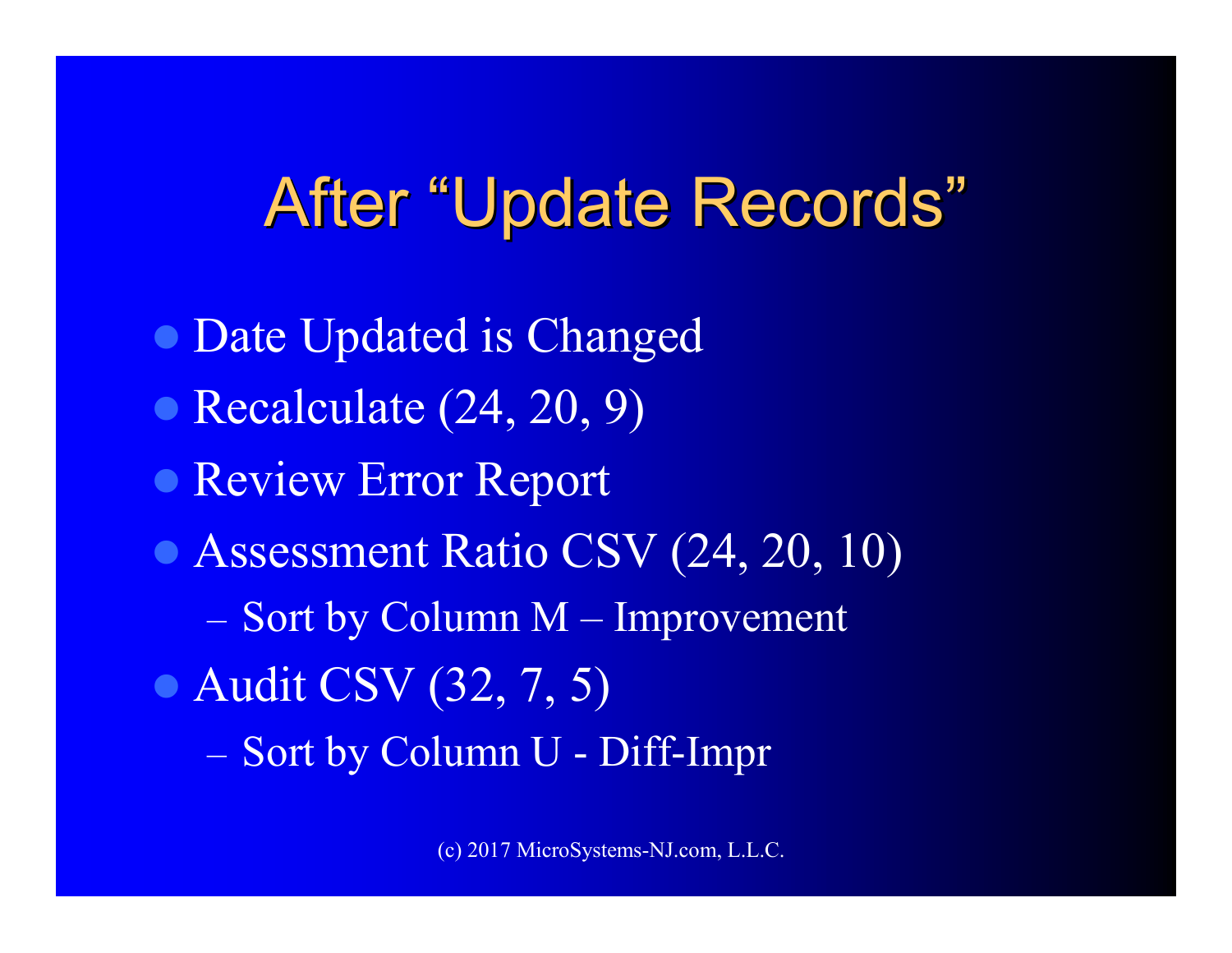## Review Using Screen 2

Query Date Updated

- Change in Value Displays Next to PRC Value
- Use Web Button to Compare with 2017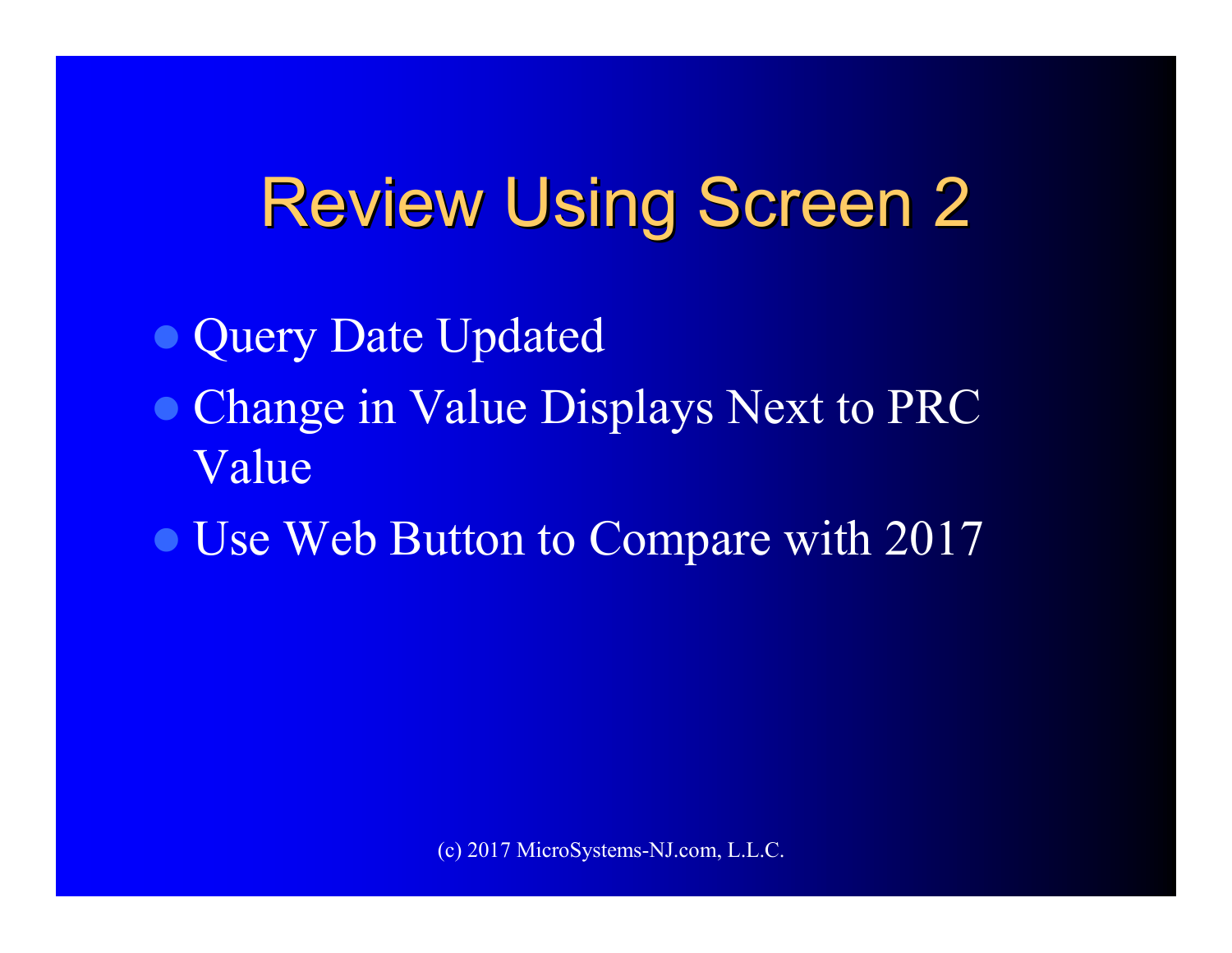#### Prepare Tax Lists

• AA Book (21, 32) • Tax List (21, 30) • Compare with Class Totals (32, 31, 1)